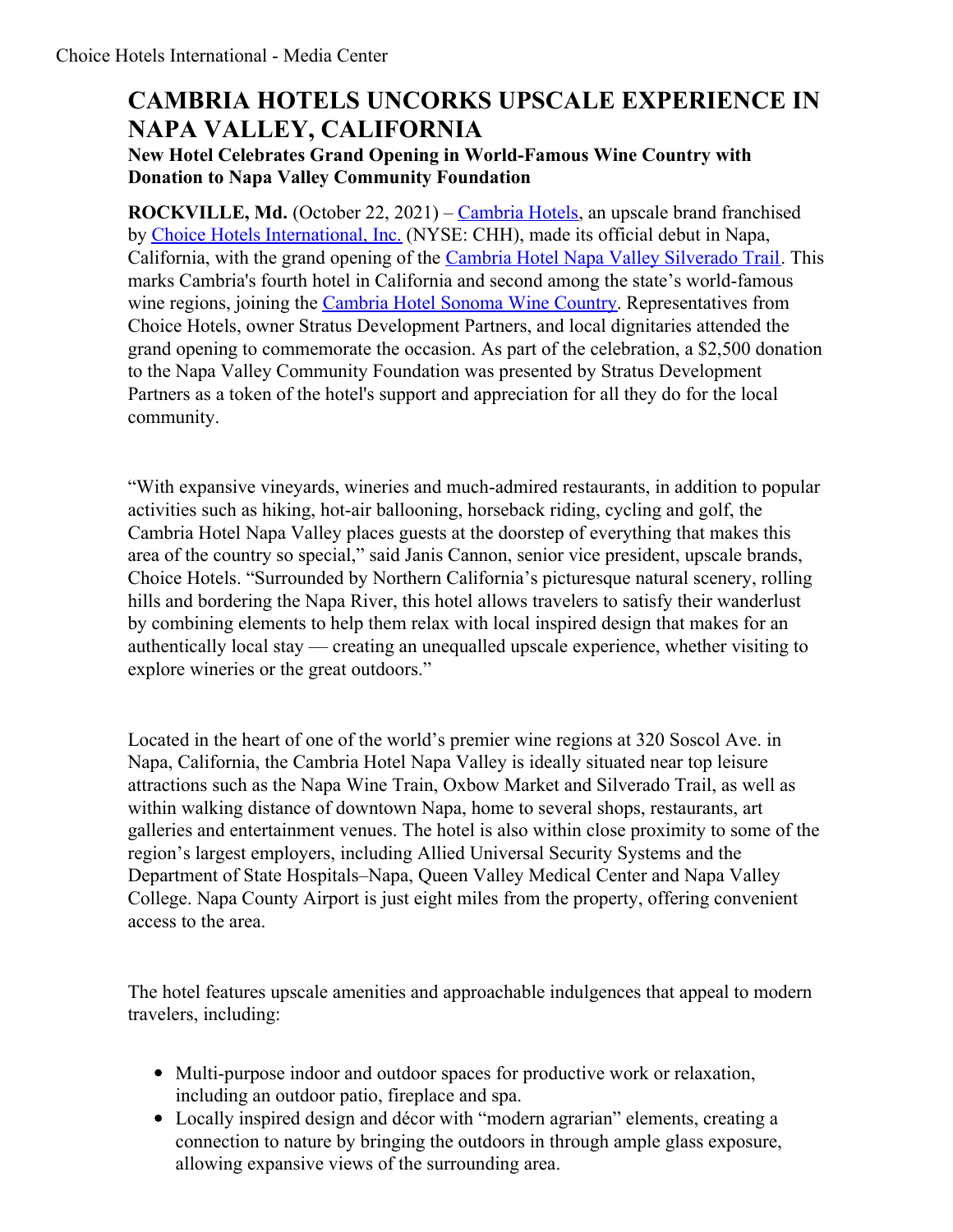- Artwork inspired by graphic design patterns of 1976, the year of the "Judgement of Paris," a wine tasting competition where California wine emerged victorious over French wine, putting Napa Valley wine country on the map.
- Onsite dining at Mary Elizabeth's restaurant and bar, featuring locally inspired dishes and regional craft beers. The hotel also offers a 24-hour marketplace with freshly prepared grab-and-go options.
- Contemporary and sophisticated guest rooms, complete with design forward fixtures, abundant lighting and plush bedding.
- Immersive, spa-style bathrooms with Bluetooth mirrors.
- Multi-function meeting and event spaces.
- State-of-the-art fitness center.

The Cambria Hotel Napa Valley was developed by Stratus Development Partners, LLC, which recently worked with the brand to open the Cambria Hotel Sonoma Wine Country, and just broke ground on a Cambria hotel in Austin, Texas last week. There are currently almost 60 Cambria hotels open across the U.S. in popular cities such as Chicago, Los Angeles, New York, New Orleans, Phoenix and Washington, D.C.

All Choice-branded hotels are participating in *[Commitment](https://www.choicehotels.com/about/commitment-to-clean-hotels#:~:text=Every%2520Choice%252Dbranded%2520hotel%2520will,protocols%2520into%2520their%2520hotel%27s%2520operations.) to Clean*, an initiative that builds upon the strong foundation of franchisees' long-standing dedication to cleanliness with enhanced training and best practices for deep cleaning, disinfecting and social distancing. Additionally, Cambria guests can limit their interactions with hotel staff by using the Cambria Contactless Concierge Service, a text messaging service for housekeeping requests, to-go food orders, meeting room requests and more.

### **About Cambria Hotels®**

The Cambria Hotels brand is designed for the modern traveler, offering guests a distinct experience with simple, guilt-free indulgences allowing them to treat themselves while on the road. Properties feature compelling design inspired by the location, spacious and comfortable rooms, flexible meeting space, and local, freshly prepared food and craft beer. Cambria Hotels is rapidly expanding in major U.S. cities, with hotels open in Chicago, Los Angeles, New York, Pittsburgh, and Washington, D.C. There are over 130 Cambria properties open or in the pipeline across the United States, with nearly 60 currently open. To learn more, visit [www.choicehotels.com/cambria](https://c212.net/c/link/?t=0&l=en&o=3037694-1&h=1163726899&u=http%3A%2F%2Fwww.choicehotels.com%2Fcambria&a=www.choicehotels.com%2Fcambria).

## **About Choice Hotels®**

Choice Hotels International, Inc. (NYSE: CHH) is one of the largest lodging franchisors in the world. With more than 7,100 hotels, representing over 600,000 rooms, in nearly 40 countries and territories as of June 30, 2021, the Choice<sup>®</sup> family of hotel brands provides business and leisure travelers with a range of high-quality lodging options from limited service to full-service hotels in the upscale, midscale, extended-stay and economy segments. The award-winning Choice Privileges<sup>®</sup> loyalty program offers members benefits ranging from everyday rewards to exceptional experiences. For more information, visit [www.choicehotels.com](http://www.choicehotels.com/).